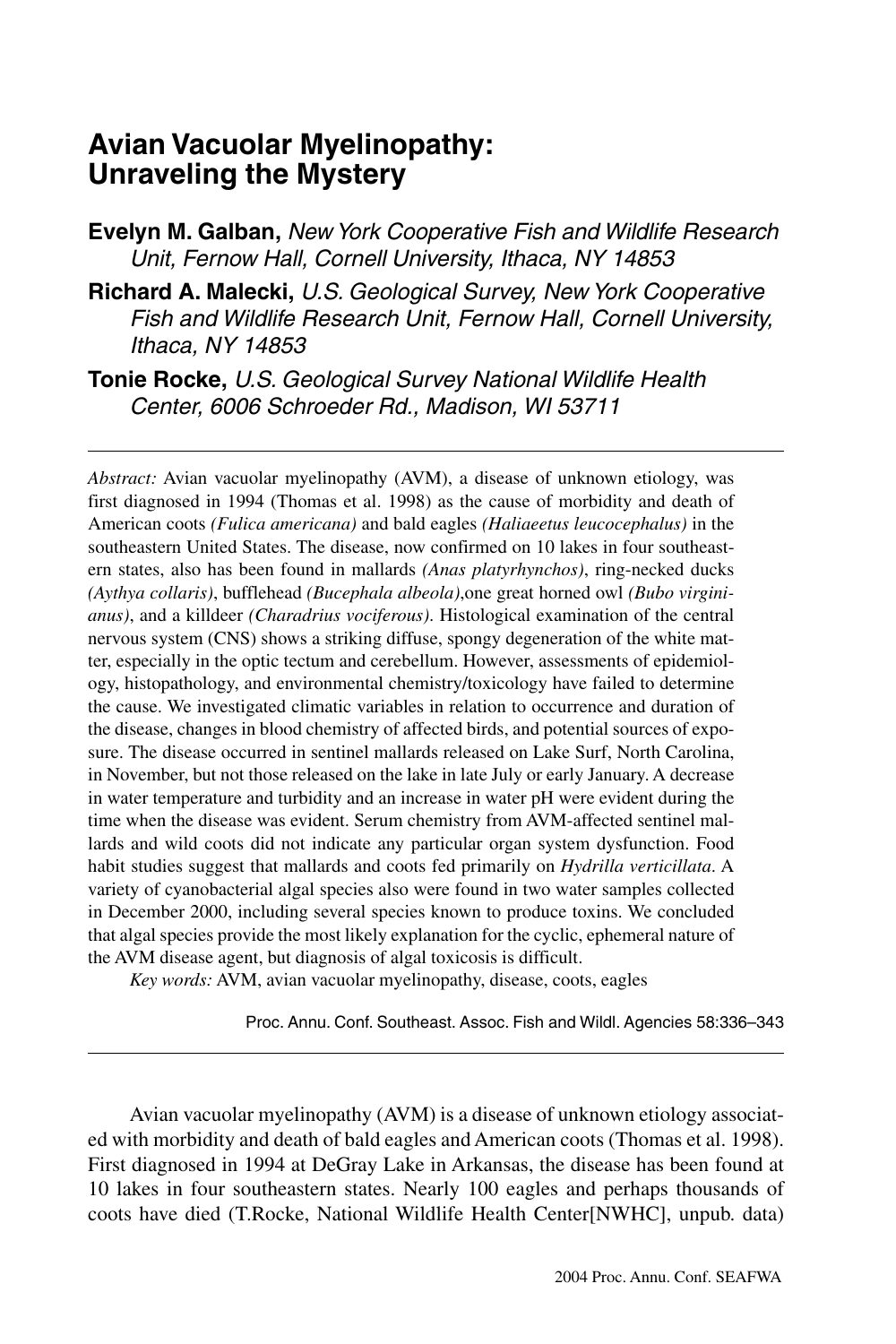with documented deaths in other species such as mallards, ring-necked ducks, bufflehead, one great horned owl, and one killdeer. Each lake where the disease has been confirmed is a man-made reservoir, but that is the only apparent similarity. Affected birds have been found only in late fall and winter months (October–March) and the intensity of the disease varies among years and locations.

Birds affected by AVM show clinical signs that signify impairment of the central nervous system (CNS). They are uncoordinated, ataxic, and exhibit abnormal posture, weakness, and paralysis. Severely affected birds are unable to walk or fly (Larsen et al. 2002). Histology indicates distinct lesions in the CNS characterized by diffuse, spongy degeneration of the white matter. More specifically, vacuolation occurs in the myelineated tissue of the brain and spinal cord. Given the pathology of the disease and its epidemiological history, Thomas et al. (1998) believed that a toxin was responsible. However, extensive toxicological screening of tissues from affected birds have failed to identify a source of the disease.

The goal of our study was to assist in locating the source of the potential toxin or toxicant producing the AVM lesions by examining the seasonal nature of the disease and the biotic and abiotic environmental factors existing at the time of exposure.

## **Study Area**

This study was part of a larger study on the epizootiology of AVM (Rocke et al. 2002). Our primary site for investigation was Lake Surf, also known as Wood Lake, located in the Piedmont region of southern North Carolina, approximately 104 km southwest of Raleigh. AVM was first documented there in 1997, but there are anecdotal reports of the disease from residents of the lake dating back to 1990, when dead and moribund coots were observed (T. Augspurger, U.S. Fish and Wildlife Service, pers. commun.). Lake Surf is 452 ha with an average depth of 7.5 m. There is a dam at one end and several creeks draining into it. The dominant vegetation is hydrilla *(Hydrilla verticillata)*.

Prior to 1973, the area surrounding Lake Surf was a forested wetland. Residences and golf courses contained within a 1,200-ha fenced area now surround much of the lake. Adjacent land features include forests, wetlands, horse pastures, tobacco, and vegetable farms.

We used Lake Trace, located about 24 km northwest of Lake Surf, as our control site. Lake Trace is approximately 126 ha. Like Lake Surf, the dominant vegetation is hydrilla and it is surrounded by residential housing and a golf course. The lake is a popular site for migratory waterfowl, and has no documented occurrence of AVM.

## **Methods**

In July 2000, November 2000, and February 2001 farm-raised mallards (Whistling Wings,<sup>1</sup> Hanover, Illinois) were released in groups of 30-40 birds at each of

1. Mention of trade names or commercial products does not imply endorsement or recommendation by the U.S. Government.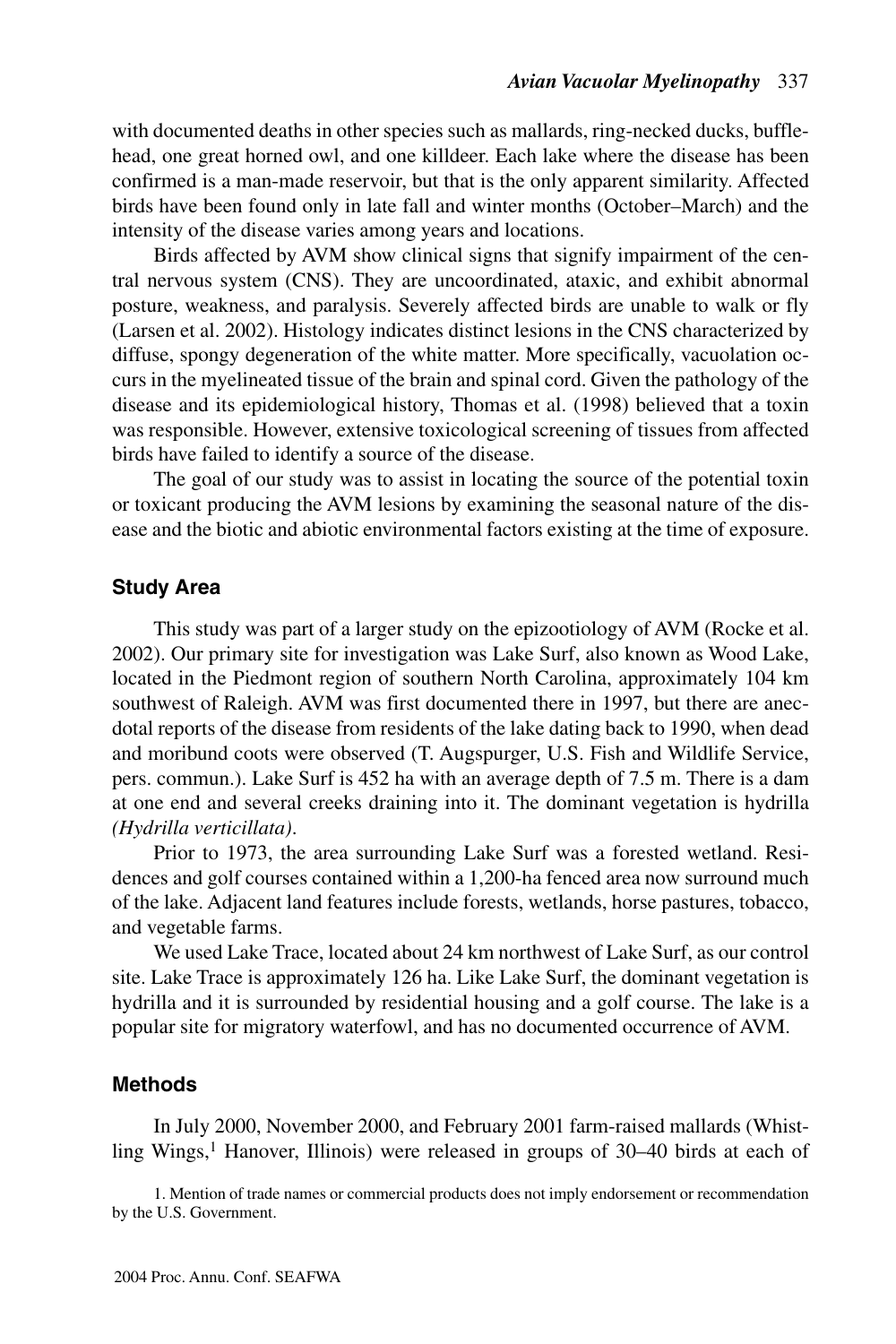three locations on Lake Surf to evaluate the occurrence and duration of AVM. All were uniquely identified with numbered patagial tags. We trapped a sample  $(N =$ 3–10) from each location at weekly intervals to collect blood for serum chemistry analysis. Three to five birds were euthanized by cervical dislocation, their brains and visceral organs immersed in 10% buffered formalin, and sent to the NWHC for histological examination. The remainder were released back to the lake.

Any sentinel mallards or wild birds exhibiting clinical signs of CNS impairment also were collected immediately and processed using the above protocol. In addition, gut and esophageal contents were collected from 16 affected sentinel birds, 19 coots, and 6 unaffected sentinels from Lake Trace between 18 November and 8 December 2000. Contents were rinsed through a l.0-mm mesh screen, separated, and identified.

To determine if fish were affected by AVM, we collected a variety of species in the lake using a 30-mm gill net. Brain tissue was immersed in formalin and sent to the U.S. Geological Survey National Fish Health Research Laboratory in Kearneysville, West Virginia, for examination.

Aquatic plants were hand-pulled in six  $3.34 \text{--} m^2$  plots on 3 January 2001 to describe the aquatic vegetation available as a food source or potential vector of the disease agent. Plots were located in approximately 0.5 to 1.5 m of water and approximately 100 m apart. Collected plants were rinsed through a 1-mm screen, separated, and identified. In addition, algal samples were collected in 1-L polyethylene I-chem bottles on 5 December 2000 from two sites in approximately 1–2 m of water where affected birds were found. We sent algal samples to the North Carolina Water Resources Division for content analysis.

Data on water quality were collected every two weeks starting in November until the end of the study. A multi-parameter water quality meter (Yellowspring Instruments, Yellowspring, Ohio) was used to measure water temperature, pH, specific conductance, dissolved oxygen, turbidity, conductivity, and oxidation-reduction potential from sites at the northern, middle, and southern end of the lake. Weather data consisting of daily minimum, maximum and average temperature, precipitation, relative humidity, wind speed, and wind direction were obtained from the North Carolina State Climatology Office.

#### Statistical Analysis

Blood chemistry results for 13 parameters: glucose, total protein, albumin, aspartate aminotransferase (AST), cholesterol, calcium, phosphorous, sodium, potassium, chloride, globulin, creatine protein kinase (CPK), and uric acid were compared between the pre- and post-exposure AVM affected mallards  $(N = 21)$  using a paired ttest,  $(\alpha = 0.05)$ . These parameters were compared similarly for blood samples from the AVM affected coots ( $N = 37$ ) and samples from healthy coots ( $N = 25$ ), previously analyzed at the NWHC in 1999.

Bi-weekly means of water quality measurements were compared using 2-sample *t*-tests ( $\alpha$  = 0.05) to detect differences that may either indicate presence of a disease agent or favorable conditions for disease agents. We averaged parameters for measurements taken during months when birds were found positive for AVM and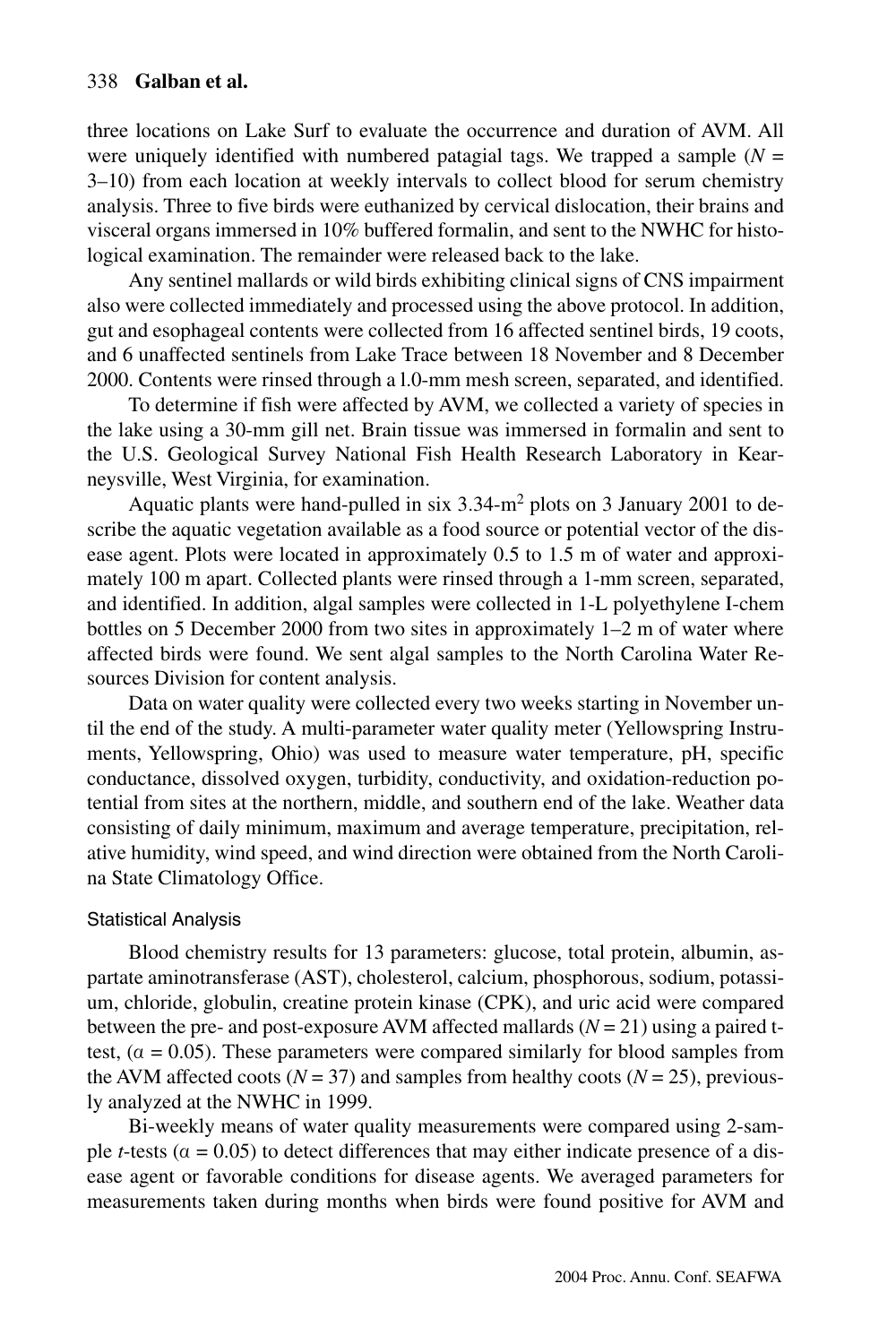

**Figure 1.** Occurrence of avian vacuolar myelinopathy in sentinel mallards recovered at Lake Surf, North Carolina, over two week intervals, August 2000–February 2001. Arrows indicate release dates of A) 94 birds on 31 July 2000, B) 116 birds on 8 November 2000, and C) 39 birds on 5 January 2001. Reprinted with permission from the Journal of Wildlife Diseases (Rocke et al. 2002).

compared them to measurements taken during months when the disease was not found.

### **Results**

Of the 249 sentinel mallards released and monitored on Lake Surf between 31 July and 1 March, 124 were recaptured or found dead (Fig. 1). Twenty-seven of these, found between mid-November and late January, had brain lesions consistent with AVM. None of 25 sentinel mallards recaptured on Lake Trace tested positive for AVM.

Between November 2000 and February 2001, an estimated 1,200–1,500 coots inhabited Lake Surf. Visual estimates of the number of birds exhibiting clinical signs were made when approximately 1,500 coots were on the lake in early December. About 75% of these appeared affected by CNS disease. Fifty-eight, with clinical signs, were collected and histological examination revealed that all had AVM-type lesions. Two wild mallards and one Canada goose *(Branta canadensis)* also were collected and found positive for AVM.

Sentinel mallards with AVM had increased levels of cholesterol ( $P < 0.001$ ), phosphorous ( $P < 0.001$ ), and potassium ( $P < 0.001$ ), and decreased levels of total protein ( $P = 0.003$ ), albumin ( $P = 0.005$ ), and globulin ( $P = 0.005$ ) when compared with their pre-exposure blood levels. No changes were observed in levels of glucose, AST, calcium, sodium, chloride, CPK, or uric acid. Gut contents of affected sentinel mallards from Lake Surf included grit  $(N = 1)$ , whole pieces of hydrilla  $(N = 1)$ ,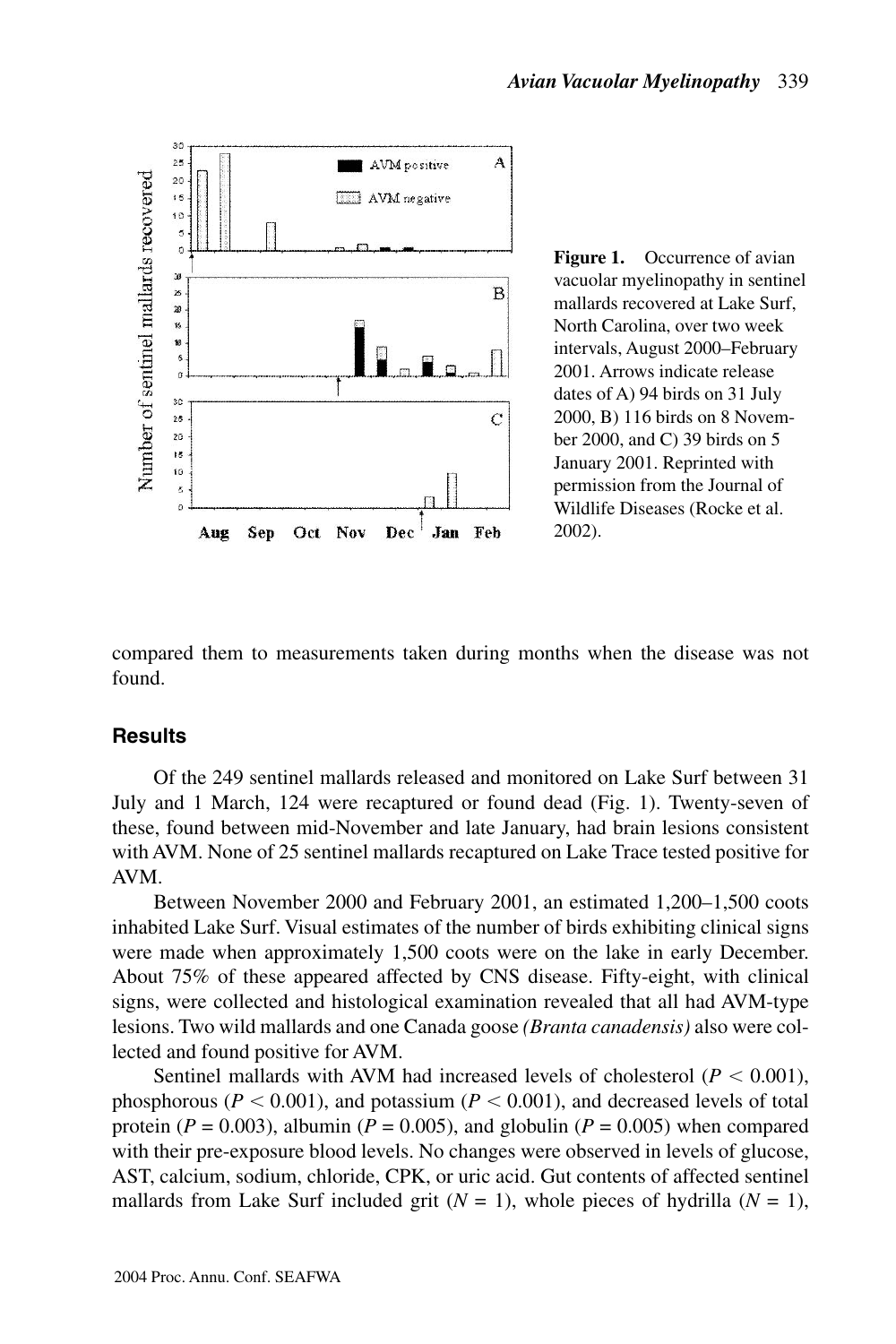unidentifiable grass seed  $(N = 6)$ , and Prosos millet *(Panicum miliaceum)* seeds  $(N =$ 1). Gut contents of control mallards from Lake Trace included corn used to bait the traps and ground invertebrate shells  $(N = 6)$ . Gut contents of affected coots  $(N = 19)$ collected from Lake Surf during  $17-22$  November 2000, had green fluid ( $N = 14$ ), hydrilla ( $N = 7$ ), unidentifiable seed ( $N = 8$ ), ground acorns ( $N = 2$ ), and partially digested glass shrimp *(Paleomonetes sp.)* (*N* = 2).

Of 78 fish caught and sampled at Lake Surf, lake chubsucker *(Erimyzon sucetta)* were the most abundant (*N* = 52), followed by large mouth bass *(Micropterus salmoides)* (*N* = 15), black crappie *(Pomoxis nigromalculatus)* (*N* = 8), chain pickerel *(Esox niger)* ( $N = 2$ ) and yellow bullhead *(Ameiurus natalis)* ( $N = 1$ ). All fish appeared healthy with no obvious external lesions. Of 16 fish examined histologically, none showed vacuolar lesions in their brains.

All plots surveyed for aquatic plants contained  $>90\%$  hydrilla. Two northernmost plots contained common duckweed *(Lemna perpusilla)* (~1%). One plot, centrally located on the lake, contained variable-leaf milfoil *(Myriophyllum heterophyllum)* (~2%). The southernmost plot contained Brazilian elodea *(Egeria densa)* (~4%) and brittle naiad *(Najas minor)* (~1%).

The two water samples sent for algal content analysis contained abundant amounts of *Entophysalis sp., Oedogonium sp., Tabellaria sp., Coelosphaerium sp.,* and *Melosira sp*. A number of less common species (*N* = 22) also were reported, including *Microcystis sp., Lyngbya sp.*, and *Oscillatoria sp.* These species are noted because they are known to contain or produce toxins.

Average bi-weekly temperatures were 21.8 C during March–October 2000, when the disease was not found, compared to 8.5 C from November 2000 through February 2001, when the disease was present. Weather records from 1996–2000 showed this pattern to be consistent. Monthly precipitation decreased in the months prior to the presence of the disease, while other variables including relative humidity, wind speed and direction, and standard pressure show normal fluctuation with no obvious patterns or changes.

Water was, on average, less turbid when the disease was present  $(P = 0.001)$  and water pH was higher  $(P < 0.001)$ . No changes were seen in specific conductivity, dissolved oxygen, temperature, conductivity, or oxidation-reduction potential.

## **Discussion**

Data from our sentinel mallards illustrate the seasonality of AVM. The first sentinel mallards with brain lesions indicative of AVM were found in mid-November within 7–12 days of release. No sentinel mallards with brain lesions were found prior to November and no lesions were found in birds released in early January and recaptured at the end of the month. These results are consistent with previous observations of the onset of the disease at Lake Surf and other lakes (T. Rocke, NWHC, unpub. data). The occurrence of AVM in sentinel mallards placed on Lake Surf confirm that exposure to the disease is site-specific and related to local conditions (Rocke et al. 2002). These observations and data from another related study in which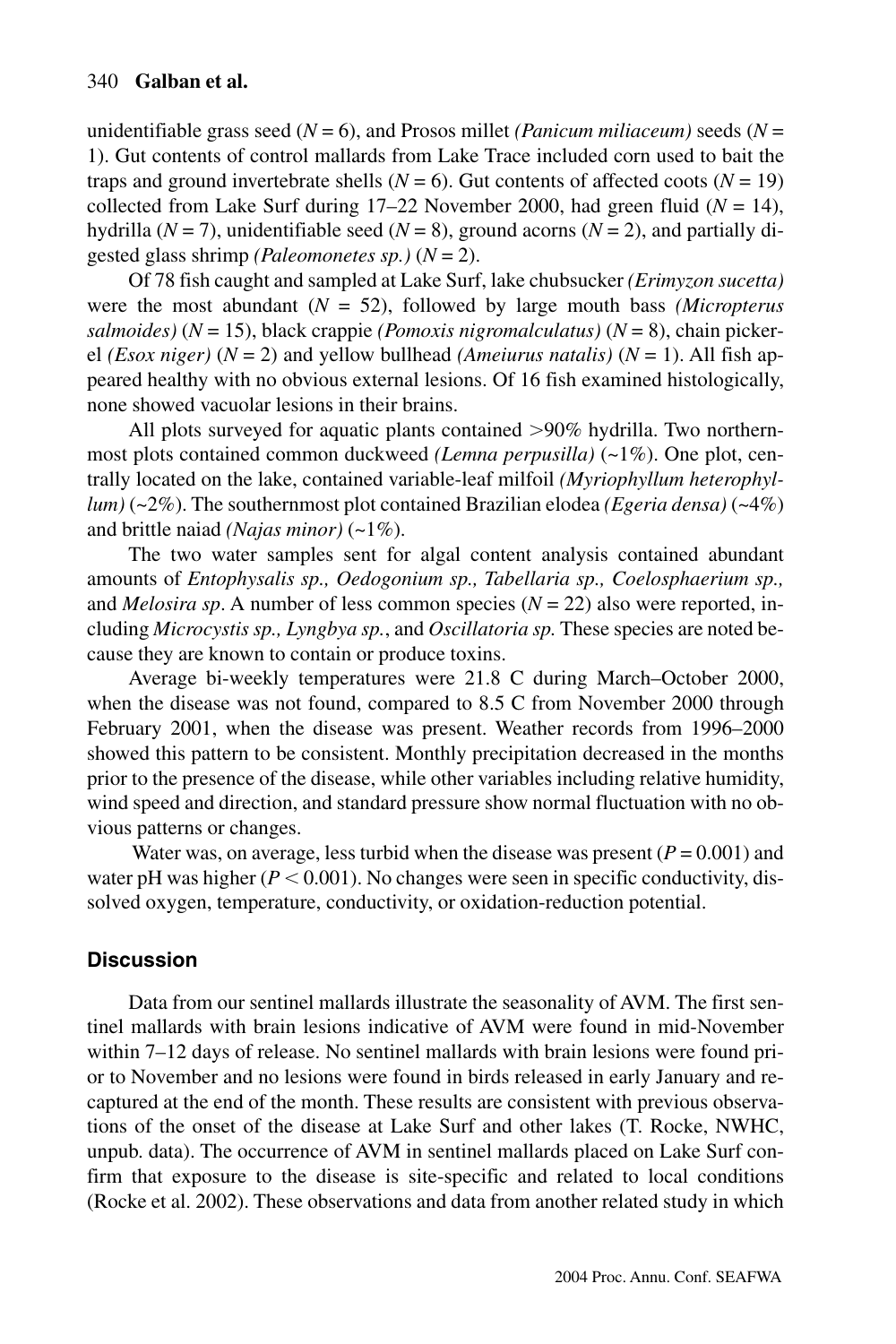affected coots failed to transmit the disease to co-housed mallards (Larsen et al. 2002) supports the hypothesis that the causative agent of AVM is a chemical substance, most likely of natural origin (Rocke et al. 2002).

In our study, temperature declined during the time interval when AVM was present in sentinel birds and daily precipitation was significantly lower in the month prior to AVM emergence. However, more evidence is needed to determine whether there are specific patterns of temperature and rainfall associated directly with AVM. Other changes, including a decrease in relative humidity, an increase in standard pressures, and more southerly winds do not explain any particular difference in the Lake Surf environment that could lead to presence of the disease.

Water conditions indicated that changes in pH and turbidity also were associated with the presence of the disease in our sentinel birds. An increase in pH can be a normal response to an increase in photosynthesis with a consequent reduction in carbon dioxide availability. Decreasing turbidity could be caused by a number of factors including decreasing algal content, decaying vegetation, a reduction in water movement, and less precipitation (Michaud 1991). Both climatic factors and water conditions could be related to the emergence of specific toxin-producing algae or other microbes and should be monitored in future studies of AVM outbreaks.

Gut contents from the sentinel mallards and affected coots collected did not show any abnormalities. Birds fed primarily on hydrilla, which was the most available vegetation. This is similar to findings for mallards and coots on Lake Wales in Florida, where hydrilla is found (Fernald and Patton 1984). Seeds that were found in gizzards of sentinel mallards were not unusual. Grass seeds were found in birds captured while foraging on land, and millet seeds were found in birds being fed by residents of the lake. Interestingly, green fluid was found in the gut contents of 14 affected coots. This was also reported in the necropsy of affected bald eagles (Thomas et al. 1998). The green fluid may be an accumulation of bile from the gall bladder seeping into the stomach and collecting there due to lack of food digestion.

Recent laboratory experiments (Birrenkott et al. 2004, Lewis-Weis et al. 2004, Rocke et al. in press) have demonstrated that mallards, coots, and chickens fed hydrilla, from lakes with an ongoing AVM outbreak, can develop brain lesions. However, not every bird that ingested hydrilla developed lesions and no lesions developed in birds fed hydrilla from lakes without AVM outbreaks. The results of these studies suggest that the causative agent of AVM is ingested by waterbirds while consuming aquatic vegetation at affected sites. At Lake Surf, hydrilla is the dominant aquatic vegetation. However, it is not present in all AVM-affected lakes. We suspect the disease is associated with other submerged aquatic vegetation found in other affected lakes.

Based on our results from sentinel mallards at Lake Surf, we hypothesize that the AVM disease-causing agent is either seasonally accumulated by aquatic vegetation, such as hydrilla, or seasonally produced by one or more organisms associated with aquatic vegetation at affected sites that is then ingested directly by coots or other waterbirds. It is interesting that no sick or dead fish were observed during our study at Lake Surf and those examined histologically were all negative for AVM. Per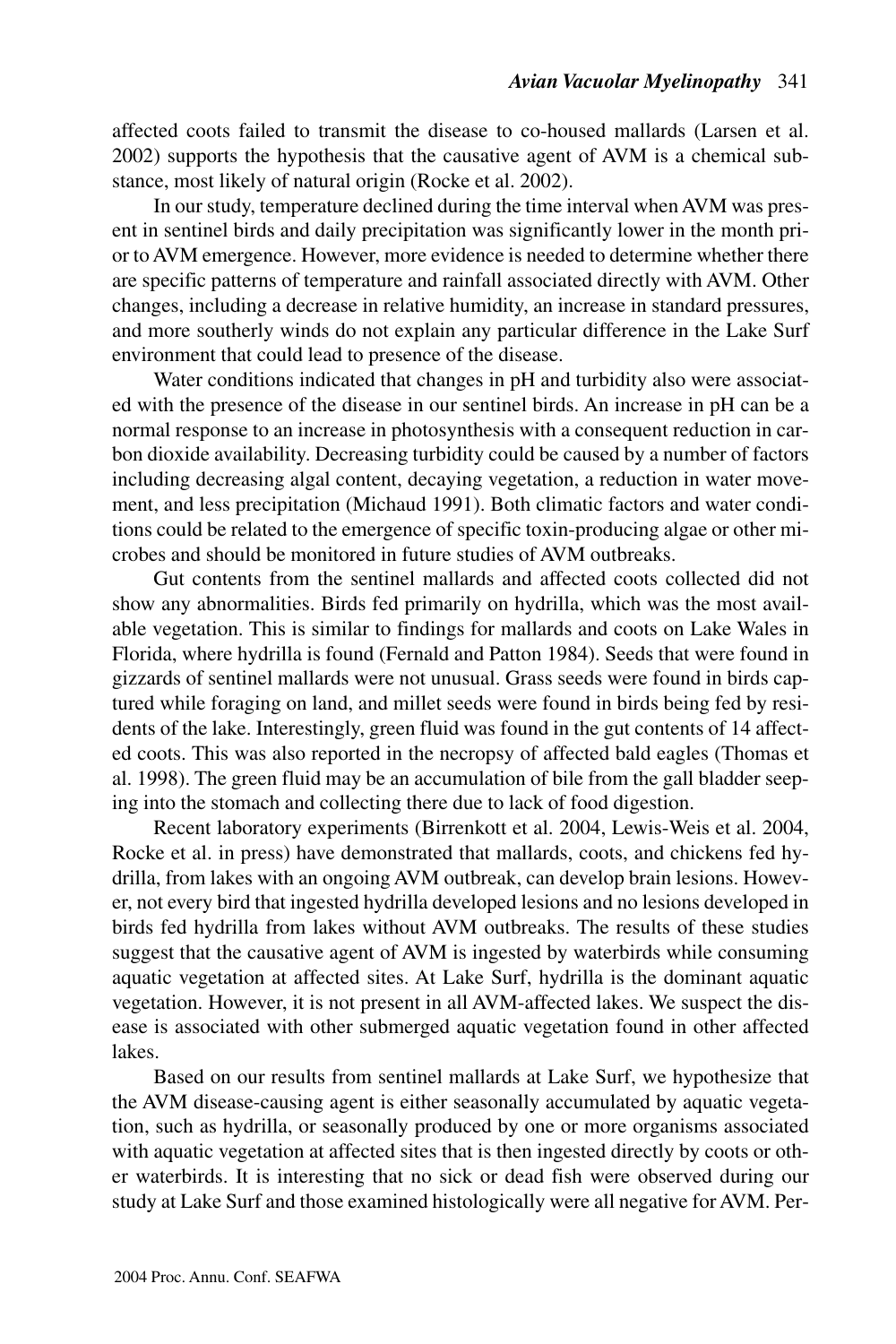haps they are not ingesting the same vegetation or they are not susceptible to the agent.

Algal blooms provide the most likely explanation for the cyclic and ephemeral nature of the AVM disease agent. The algal contents found in Lake Surf during the disease outbreak did contain several species known to contain or produce toxins, all of which are cyanobacteria. One of these is *Microcystis sp*., a blue-green algae that produces microcystin. Microcystin toxins are hepatotoxic and ingestion can result in death. Long term exposure may result in chronic liver damage and promote the formation of liver tumors. Two other algae identified produce neurotoxins: *Lyngbya sp*. and *Oscillatoria sp*. Saxotoxins, produced by *Lyngbya* are responsible for the syndrome known as paralytic shellfish poisoning. The saxotoxin affects acetylcholine receptors in the CNS, causing paralysis. Anatoxins are produced by *Oscillatoria*. These toxins mimic the neurotransmitter acetylcholine at its receptor, but are not cleaved by the enzyme acetylcholinesterase. This results in over-stimulation of muscles leading to paralysis and eventual death (Carmichael 1994). Diagnosis of algal toxicosis is difficult. Few methods exist to directly test for the presence of toxins and threshold levels for particular toxins on species of wildlife have not been established. Sampling of algal content, as soon as affected organisms are found, remains the most effective way to diagnose algal toxicosis due to the ephemeral nature of algal blooms (Creekmore 1999).

We had hoped that the serum chemistry of affected birds might be useful as biomarkers indicative of exposure to the causative agent of AVM, but unfortunately that was not the case. Serum chemistry was similar among samples taken from affected sentinel mallards and wild coots, but did not indicate any particular organ system dysfunction. In both species, there was evidence of dehydration from increased levels of phosphorous. Additionally, mallards showed increased levels of potassium and decreased levels of globulin. This can indicate hepatic damage, blood loss, or in this case, is most likely due to inanition or lack of food (Coles 1997). Affected birds at Lake Surf were observed either on shorelines avoiding predators by burrowing into vegetation or floating in distress on the lake. In either case, birds were not typically seen eating prior to capture. Necropsies of affected birds also showed decreased breast muscle mass and decreased subdermal fat deposits consistent with poor nutrition.

Until the causative agent of AVM is identified, the significance of the disease and potential management implications for wild birds remain unknown. Additional studies are needed to identify potential agents and to determine water and environmental conditions that are associated with the presence of AVM.

## **Acknowledgments**

This project was funded by the U.S. Geological Survey (USGS) National Wildlife Health Center in Madison, Wisconsin, and the USGS New York Cooperative Fish and Wildlife Research Unit and State University of New York Minority Fellowship Program, located on the Cornell University campus in Ithaca, New York. We are